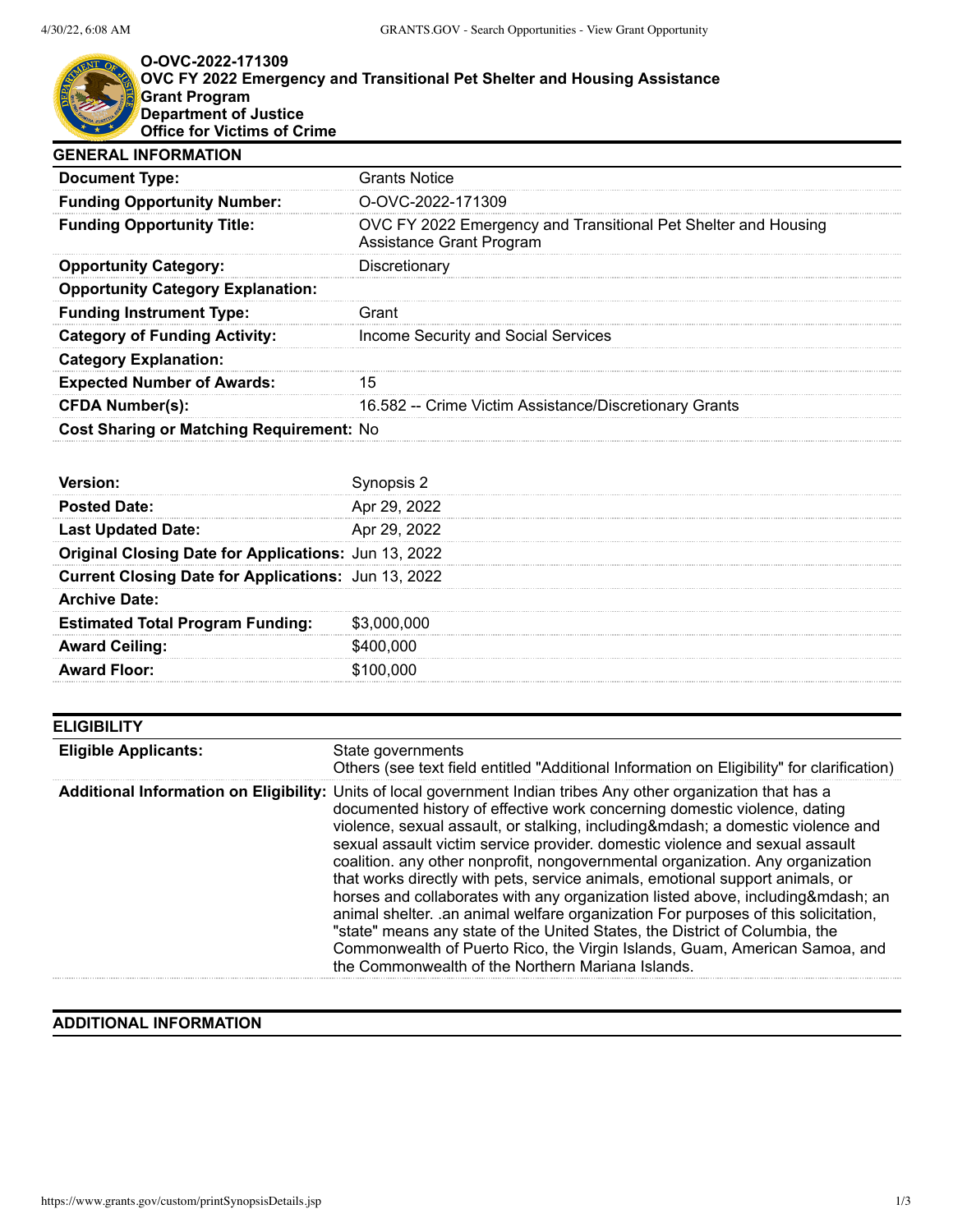**Agency Name:** Office for Victims of Crime

**Description:**

OJP is committed to advancing work that promotes civil rights and racial equity, increases access to justice, supports crime victims and individuals impacted by the justice system, strengthens community safety and protects the public from crime and evolving threats and builds trust between law enforcement and the community.OJP is committed to advancing work that promotes civil rights and racial equity, increases access to justice, supports crime victims and individuals impacted by the justice system, strengthens community safety and protects the public from crime and evolving threats, and builds trust between law enforcement and the community. This program will provide funding for shelter and transitional housing and other assistance to victims of domestic violence and their companion animals, which under this program means pets, service animals, emotional support animals, and horses.The term "domestic violence victim" means a victim of domestic violence, dating violence, sexual assault, or stalking, as established in Public Law 115-334.The following definitions, set out in 34 U.S.C. 20127(b)(9), apply to this solicitation:• DOMESTIC VIOLENCE VICTIM. The term "domestic violence victim" means a victim of domestic violence, dating violence, sexual assault, or stalking.• EMOTIONAL SUPPORT ANIMAL. The term ''emotional support animal'' means an animal that is covered by the exclusion specified in 24 C.F.R. section 5.303 (or a successor regulation), and that is not a service animal.• PET. The term ''pet'' means a domesticated animal, such as a dog, cat, bird, rodent, fish, turtle, or other animal that is kept for pleasure rather than for commercial purposes.• SERVICE ANIMAL. The term ''service animal'' has the meaning given the term in 28 C.F.R. section 36.104 (or a successor regulation).• OTHER TERMS. Except as otherwise provided, terms have the meaning given such terms in section 40002 (a) of the Violence Against Women Act of 1994 (34 U.S.C. 12291(a)).Note: Mini awards under this category are designed for shelters and other transitional housing services for victims of domestic violence and their companion animals that may be seeking funding only for smaller purchases such as kennels, cages, crates, pet supplies, beds, and other items that may be necessary to housing domestic violence victims and pets together.

| Link to Additional Information: Funding Opportunity |                                                                                                                                                                                                                                                                                                                                                                                                                               |
|-----------------------------------------------------|-------------------------------------------------------------------------------------------------------------------------------------------------------------------------------------------------------------------------------------------------------------------------------------------------------------------------------------------------------------------------------------------------------------------------------|
| <b>Grantor Contact Information:</b>                 | If you have difficulty accessing the full announcement electronically, please contact:                                                                                                                                                                                                                                                                                                                                        |
|                                                     | For technical assistance with submitting the Application for Federal Assistance standard<br>form (SF)-424 and a Disclosure of Lobbying Activities form (SF-LLL) in Grants.gov,<br>contact the Grants.gov Customer Support Hotline at 800-518-4726, 606-545-5035,<br>Grants.gov Customer Support, or support@grants.gov. The Grants.gov Support Hotline<br>operates 24 hours a day, 7 days a week, except on federal holidays. |
|                                                     | For technical assistance with submitting the full application in DOJ's Justice Grants<br>System (JustGrants), contact the JustGrants Service Desk at 833-872-5175 or<br>JustGrants.Support@usdoj.gov. The JustGrants Service Desk operates 5 a.m. to 9 p.m.<br>eastern time Monday-Friday and 9 a.m. to 5 p.m. Saturday, Sunday, and Federal<br>holidays.                                                                     |
|                                                     | For assistance with any other requirements of this solicitation, contact the OJP<br>Response Center by telephone at 800-851-3420 or TTY: 301-240-6310 (hearing<br>impaired only), or by email at grants@ncjrs.gov. The OJP Response Center hours of<br>operation are 10:00 a.m. to 6:00 p.m., eastern time Monday-Friday, and 10:00 a.m. to<br>8:00 p.m. on the solicitation closing date.                                    |
|                                                     | Pre-Application Webinar                                                                                                                                                                                                                                                                                                                                                                                                       |
|                                                     | OVC will conduct one pre-application webinar during which OVC staff will review the<br>solicitation requirements and conduct a question and answer session with interested                                                                                                                                                                                                                                                    |